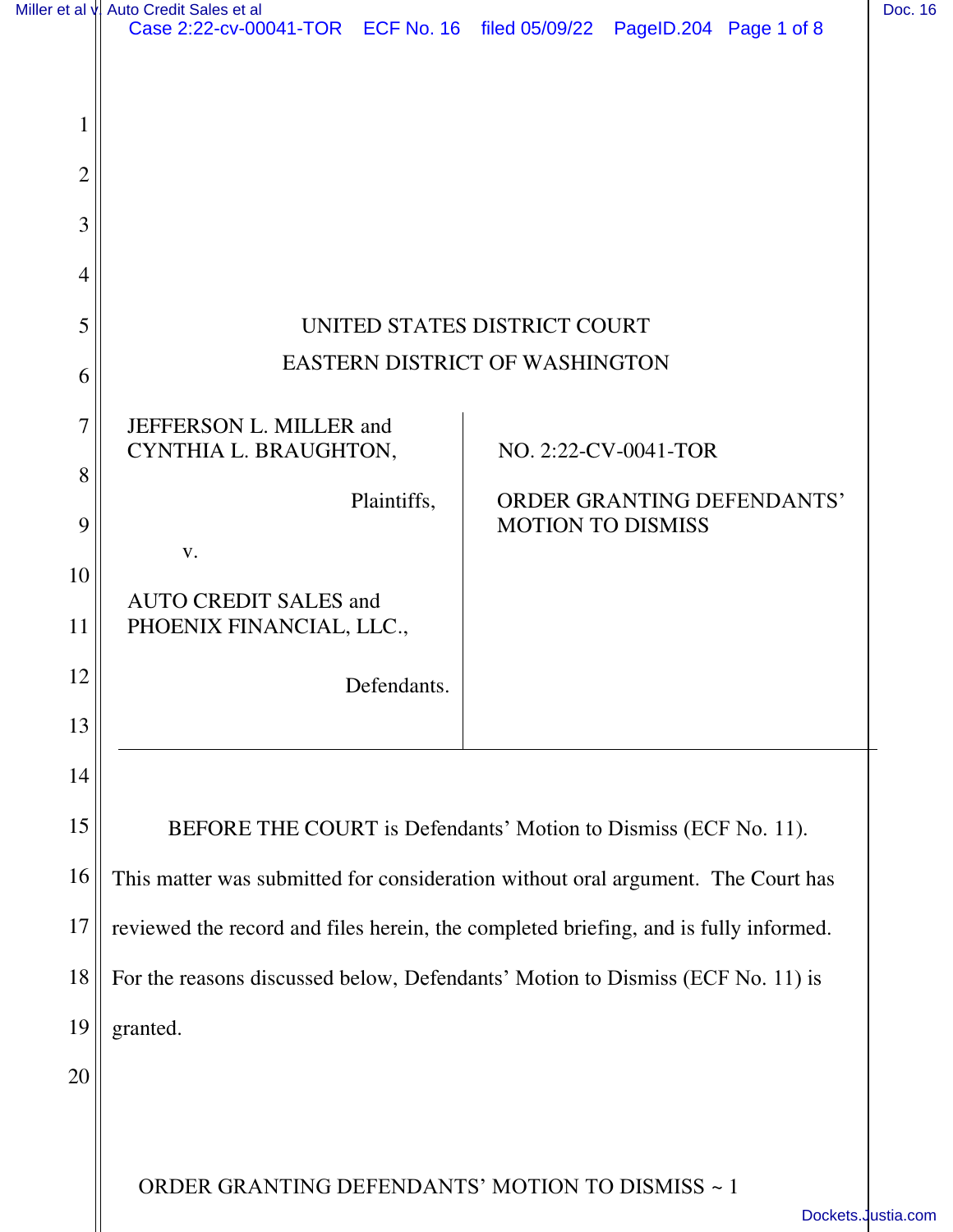## **BACKGROUND**

 This case concerns a contract dispute over the purchase of a used vehicle in Spokane, Washington. ECF No. 1. Plaintiffs, proceeding *pro se* and *in forma pauperis*, allege various causes of action as described below. The following facts, drawn from the complaint, are accepted as true and construed in light most favorable to Plaintiffs. *Shwarz v. United States*, 234 F.3d 428, 435 (9th Cir. 2000).

7 8 9 10 12 13 14 Plaintiffs are residents of Washington. ECF No. 1 at 2. Defendants maintain their place of business in Washington.<sup>1</sup> *Id.* On July 6, 2021, Plaintiffs visited Auto Credit Sales with a "Seven (7) dollars down coupon" to purchase a vehicle. *See* ECF No. 1 at 2-3, ¶ 2. An Auto Credit Sales employee asked Plaintiffs if they could pay \$480.00 as a down payment, which included an additional \$30.00 for a 2008 Nissan Sentra. *Id.* Plaintiffs told the employee that they could not pay the extra \$30.00. *Id.* at 3, ¶ 2. Plaintiffs entered a contract for the vehicle that day. ECF No. 1 at  $2-3$ ,  $\mathbb{I}$  1-2.

15 16 17 On August 2, 2021, Plaintiffs received a "15 Day Past Due Notice" for the \$30.00 payment. ECF No. 1 at 3, ¶ 2. Plaintiffs did not make the payment, and Auto Credits Sales either paid the debt or arranged to quash the debt. *Id.* 

18

19

20

1 Plaintiffs appear to only assert a federal question, rather than diversity of citizenship, to establish subject matter jurisdiction.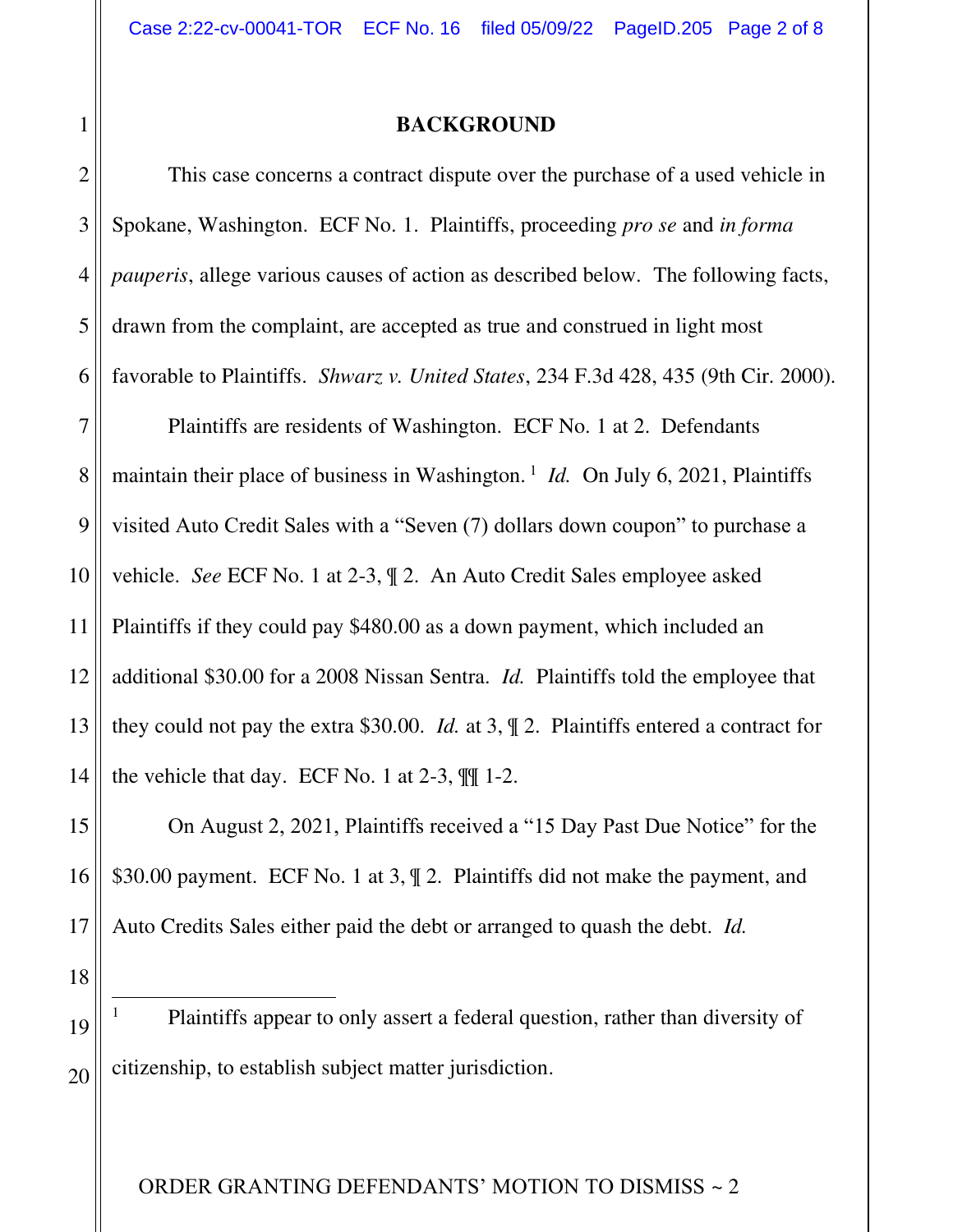On August 20, 2021, Plaintiffs received another "15 Day Past Due Notice" for the amount of \$228.44, the remaining balance owed for the down payment. ECF No. 1 at 3-4, ¶ 5. Plaintiffs "are fully aware that they owe" this amount. *Id.* 

#### **DISCUSSION**

#### **I. Motion to Dismiss Standard**

1

2

3

4

5

7

8

9

10

11

6 Federal Rule of Civil Procedure 12(b)(6) provides that a defendant may move to dismiss the complaint for "failure to state a claim upon which relief can be granted." A motion to dismiss for failure to state a claim will be denied if the plaintiff alleges "sufficient factual matter, accepted as true, to 'state a claim to relief that is plausible on its face.'" *Ashcroft v. Iqbal*, 556 U.S. 662, 678 (2009) (quoting *Bell Atl. Corp. v. Twombly*, 550 U.S. 544, 570 (2007)).

12 13 14 15 16 17 18 19 20 While the plaintiff's "allegations of material fact are taken as true and construed in the light most favorable to the plaintiff' the plaintiff cannot rely on "conclusory allegations of law and unwarranted inferences … to defeat a motion to dismiss for failure to state a claim." *In re Stac Elecs. Sec. Litig.*, 89 F.3d 1399, 1403 (9th Cir. 1996) (citation and brackets omitted). That is, the plaintiff must provide "more than labels and conclusions, and a formulaic recitation of the elements." *Twombly*, 550 U.S. at 555. The Court construes a *pro se* plaintiff's pleadings liberally, affording the plaintiff the benefit of any doubt. *Hebbe v. Pliler,* 627 F.3d 338, 342 (9th Cir. 2010).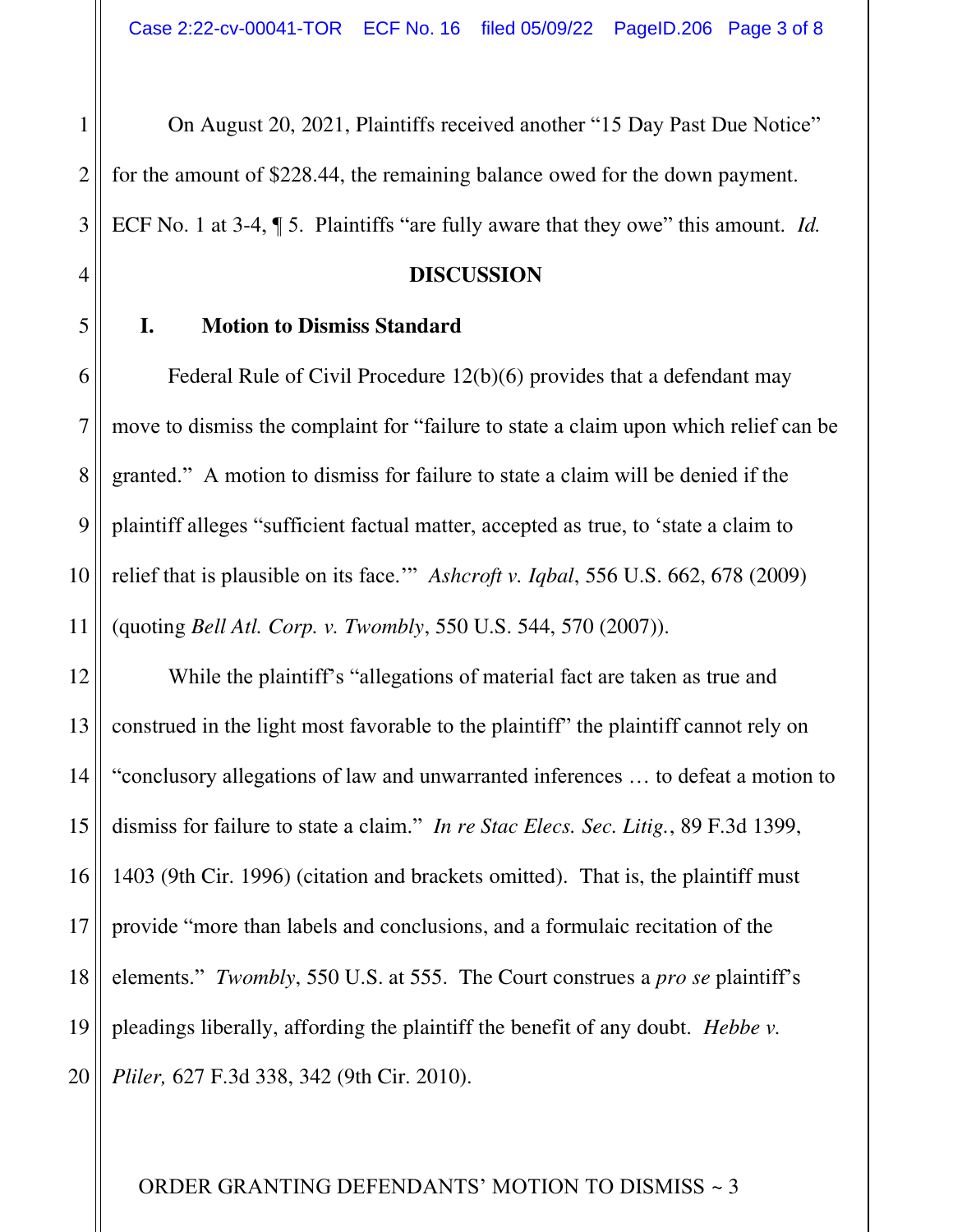## **II. Construed Claims**

1

2

3

4

5

6

7

Generally, Plaintiffs contend they have federal rights that exempt them from paying Defendants' fees under the contract because they "collect [Social Security Income] and/or Food Stamps" and are "equal member[s] of the human family." *See* ECF No. 1 at 17-18.

# *A. Constitutional Claims*

8 9 The Court construes Plaintiffs' substantive and procedural due process and equal protection claims arising under the First, Fifth, and Fourteenth Amendments as § 1983 claims. ECF No. 1 at 12-14, 28.

10 11 12 13 14 15 16 17 18 To state a claim under 42 U.S.C. § 1983, a plaintiff must allege (1) a violation of a right secured by the Constitution or law of the United States that (2) was committed by a person acting under color of state law. *West v. Atkins*, 487 U.S. 42, 48 (1988). Private parties are not presumed to be state actors, i.e. persons acting under the color of state law. *Sutton v. Providence St. Joseph Med. Ctr.*, 192 F.3d 826, 835 (9th Cir. 1999). There needs to be "something more" for private parties to become state actors, such as: (1) serving a public function, (2) engaging in a joint action, (3) acting under governmental compulsion or coercion, or (4) taking a governmental action. *Id.*

19 20 Defendants are private parties. Construing the complaint liberally, Plaintiffs do not allege Defendants are state actors under any of the relevant factors for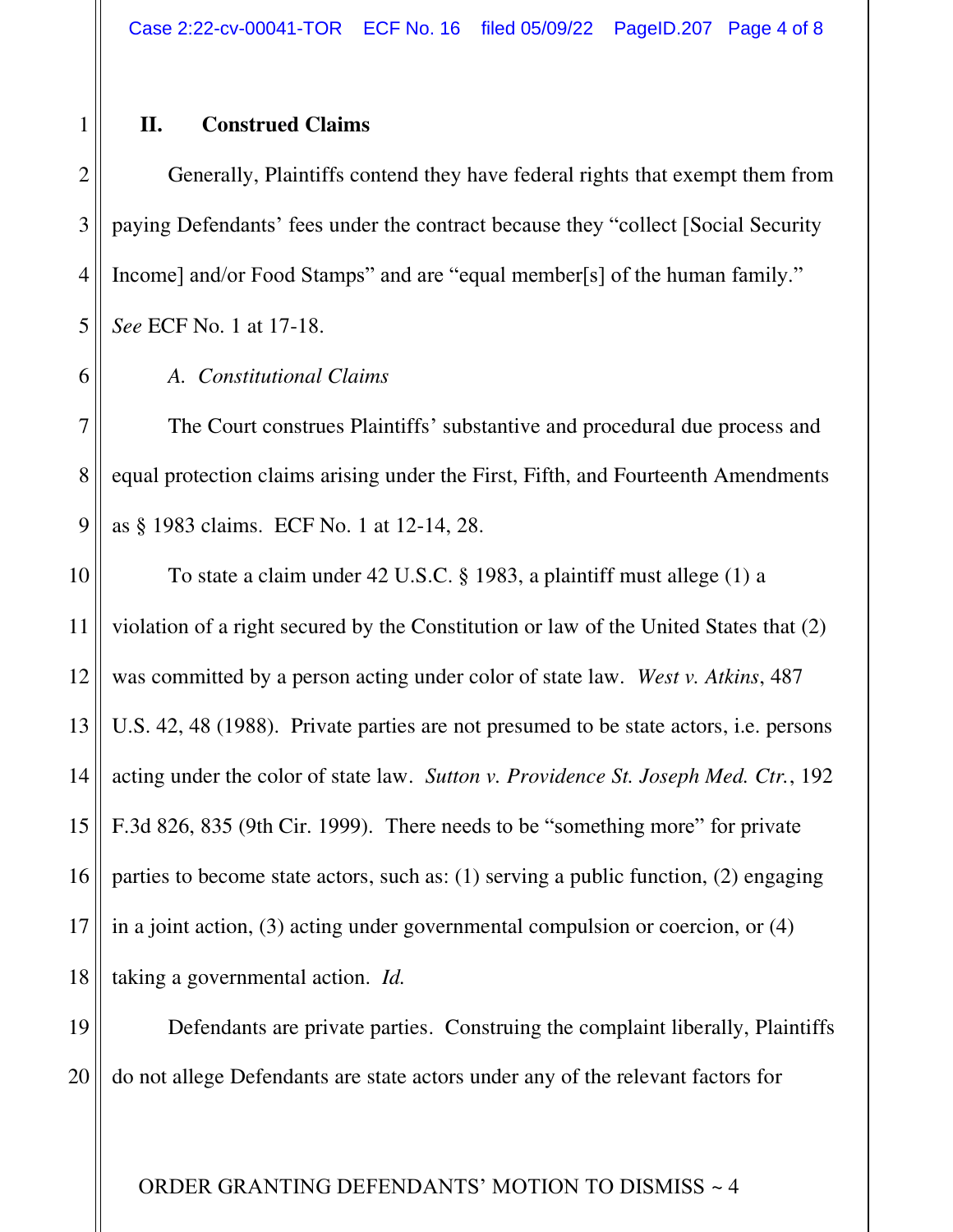4 private parties. Plaintiffs' claims that they were discriminated against, denied equal protection, and were entitled to a pre-termination evidentiary hearing under the Constitution fail on this threshold issue. *Roberts v. AT&T Mobility, LLC*, 877 F.3d 833, 837-38 (9th Cir. 2017).

Additionally, Plaintiffs mention various constitutional doctrines, such as the Supremacy Clause, the Independent and Adequate Doctrine, and the Overbreadth and Vagueness Doctrines. *See* ECF No. 1 at 5-11. With no state action and no state or federal law at issue, the Court finds no basis in which these doctrines are applicable. Plaintiffs' constitutional claims must be dismissed for failure to state a claim under which relief can be granted

# *B. International Treaty Claims*

1

2

3

5

6

7

8

9

10

11

12 13 14 15 16 17 18 19 20 Plaintiffs raise claims by citing to the International Convention of the Elimination of All Forms of Racial Discrimination ("ICERD") and the International Covenant on Civil and Political Rights ("ICCPR"). *See* ECF No. 1 at 17, 20. The ICERD and ICCPR do not create private causes of action because they are not self-executing treaties. *Cornejo v. Cty. of San Diego*, 504 F.3d 853, 856 (9th Cir. 2007); *see also United States v. Duarte-Acero*, 296 F.3d 1277, 1283 (11 Cir. 2002) (ICCPR); *Johnson v. Quander*, 370 F. Supp. 2d 79, 101 (D.D.C. 2005) (ICERD). Therefore, Plaintiffs' claims under these treaties must be dismissed for failure to state a claim under which relief can be granted.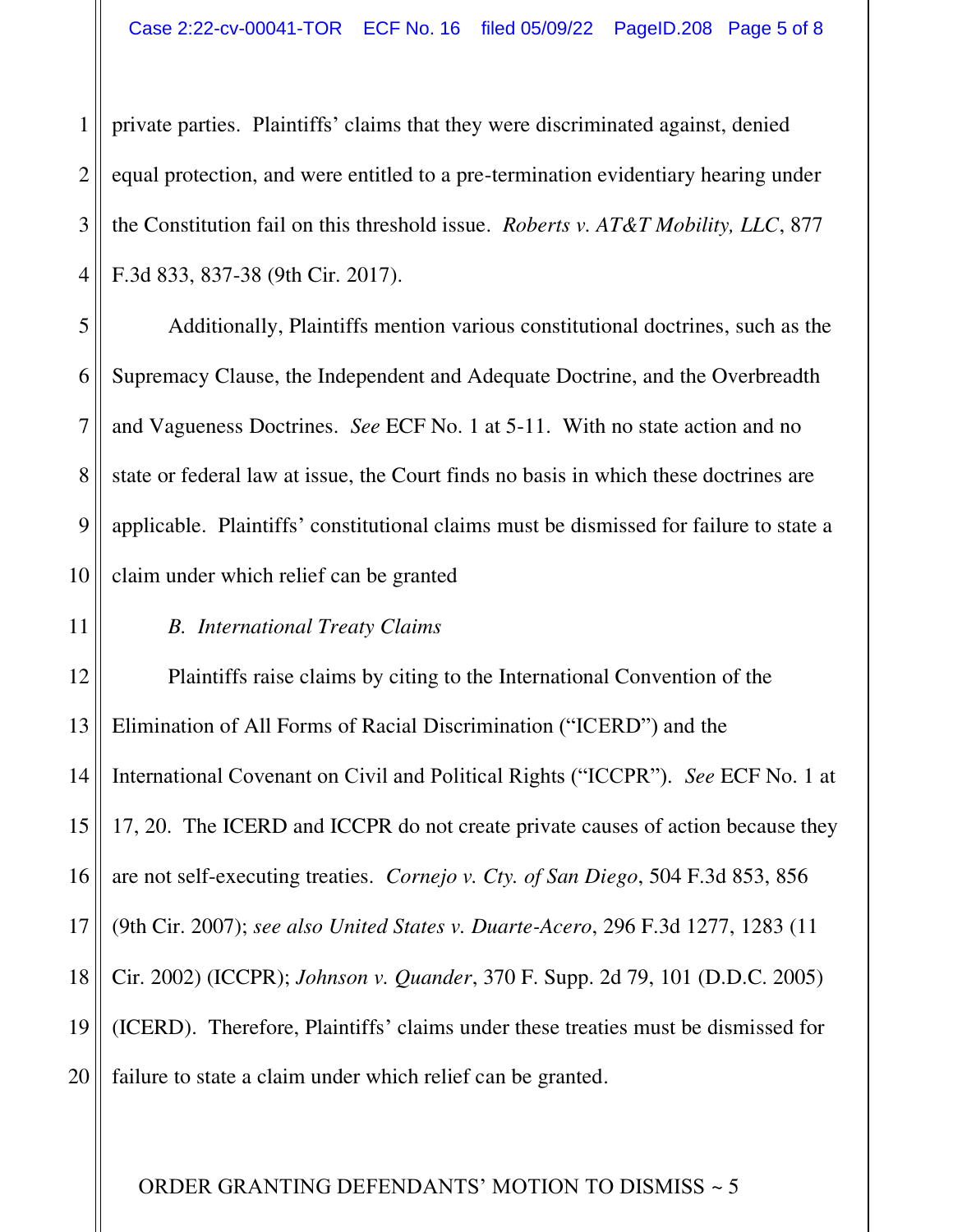## *C. Federal Statute Claims*

2 3 4 5 6 7 8 9 10 11 First, Plaintiffs allege violations under Section 5(a)(1) of the Federal Trade Commission Act. *See* ECF No. 15. There is no private cause of action under this section. *Carlson v. Coca-Cola Co.*, 483 F.2d 279, 281 (9th Cir. 1973). Second, Plaintiffs allege violations under the "Reduction of Tax Refund by Amount of Debt Act." ECF No. 1 at 14, 16. This section is not relevant because Plaintiffs do not allege a federal agency is owed any debt. 31 U.S.C. § 3720A. Third, Plaintiffs cite a laundry list of other federal statutes but do not allege facts that provide a basis for any conceivable violation. *See* ECF No. 1 at 18. As a result, Plaintiffs' claims under the federal statutes must be dismissed for failure to state a claim under which relief can be granted.

16

17

1

### *C. Criminal Charges*

 Plaintiffs appear to lay criminal charges against Defendants. *See* ECF No. 1 at 33. In response to the motion, Plaintiffs concede they cannot prosecute criminal charges as private parties. ECF No. 13 at 14. These claims must be dismissed for failure to state a claim under which relief can be granted

## **III. Futility of Amendment**

18 19 20 Unless it is absolutely clear that amendment would be futile, a *pro se* litigant must be given the opportunity to amend the complaint to correct any deficiencies. *Noll v. Carlson*, 809 F.2d 1446, 1448 (9th Cir. 1987), *superseded by statute on*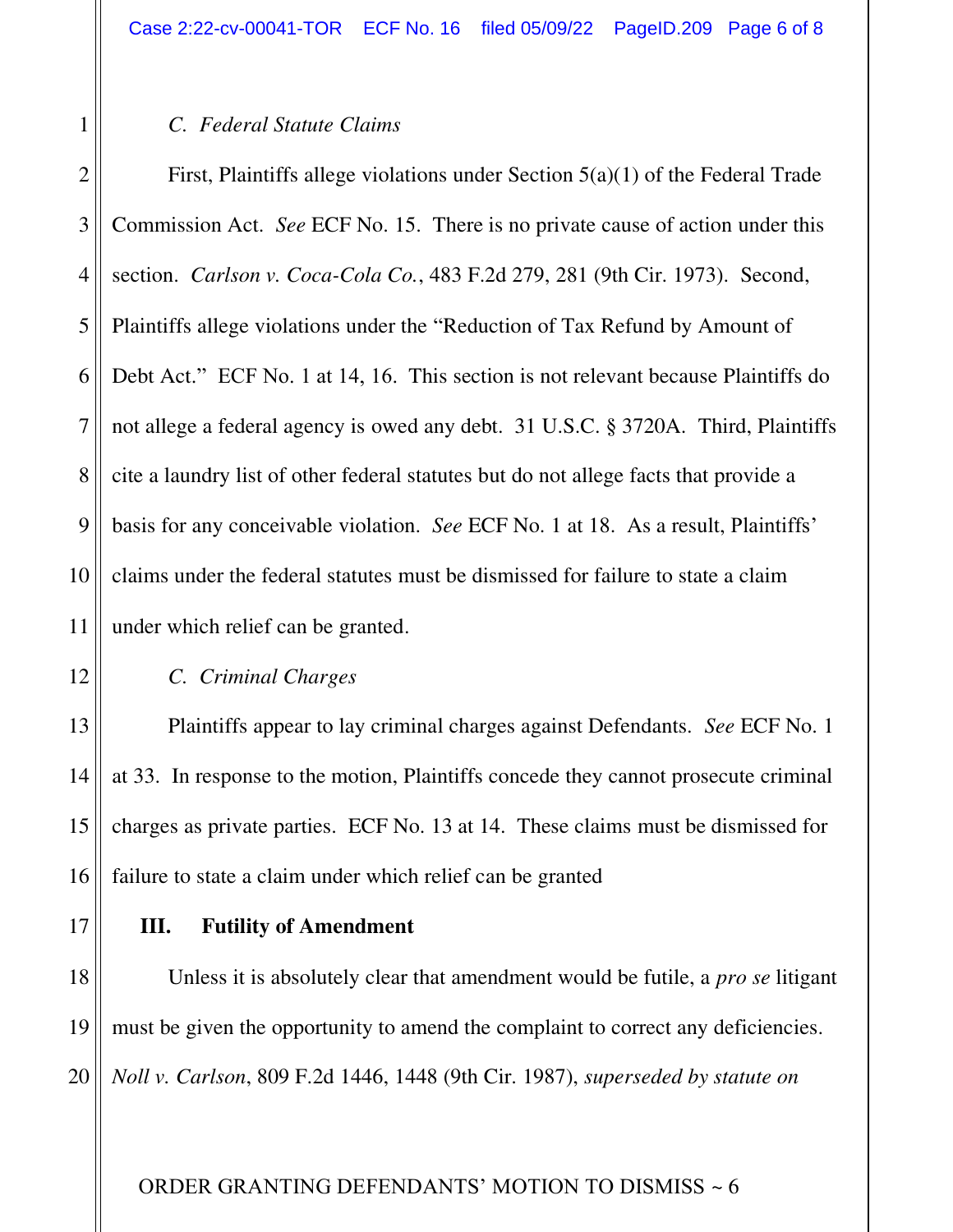*other grounds*, 28 U.S.C. § 1915(e)(2), *as stated in Akhtar v. Mesa*, 698 F.3d 1202, 1212 (9th Cir. 2012)*.* The Court is unable to ascertain any allegations that would cure the above deficiencies if amendment were allowed. Therefore, the Court finds amendment is futile and Plaintiffs need not be given an opportunity to amend.

# **IV. Revocation of In Forma Pauperis Status**

Pursuant to 28 U.S.C. § 1915(a)(3), "[a]n appeal may not be taken *in forma pauperis* if the trial court certifies in writing that it is not taken in good faith." The good faith standard is an objective one, and good faith is demonstrated when an individual "seeks appellate review of any issue not frivolous." *See Coppedge v. United States*, 369 U.S. 438, 445 (1962). For purposes of 28 U.S.C. § 1915, an appeal is frivolous if it lacks any arguable basis in law or fact. *Neitzke v. Williams*, 490 U.S. 319, 325 (1989).

The Court finds that any appeal of this Order would not be taken in good faith and would lack any arguable basis in law or fact. Accordingly, the Court hereby revokes Plaintiffs' *in forma pauperis* status. If Plaintiffs seeks to pursue an appeal, they must pay the requisite filing fee.

# **ACCORDINGLY, IT IS HEREBY ORDERED:**

1. Defendants' Motion to Dismiss (ECF No. 11) is **GRANTED.** All claims against Defendants are **DISMISSED with prejudice**.

ORDER GRANTING DEFENDANTS' MOTION TO DISMISS ~ 7

20

1